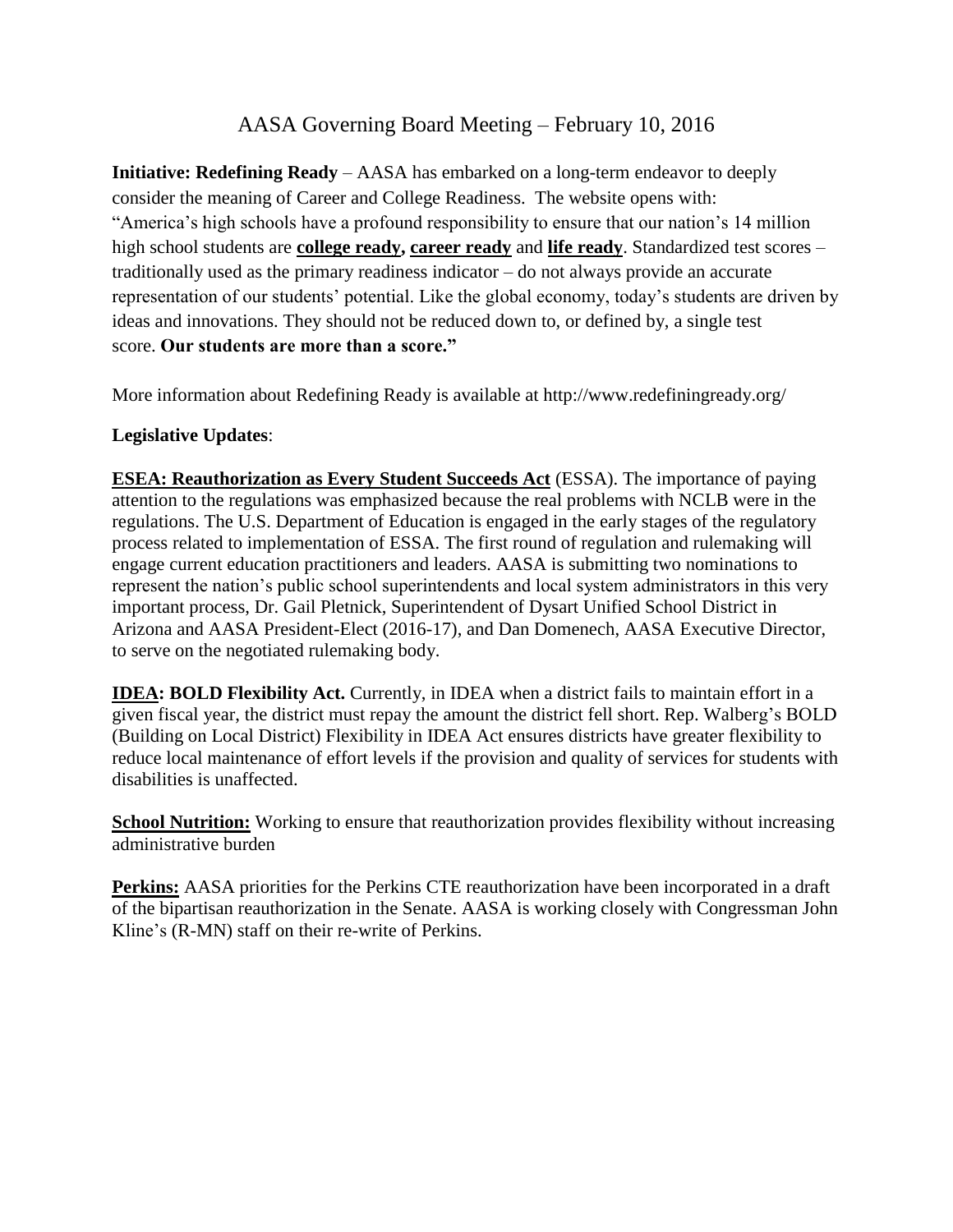# **AASA Analysis and Response to the President Obama's FY17 Budget**

**BUDGET RESPONSE**: AASA applauds President Obama for his continued focus on education in an otherwise austere budget year and advancing a proposal focused on advancing equity and excellence, providing support for teachers and school leaders, and promoting access, affordability and completion in higher education. Increased investment in education particularly in formula programs—is a critical step to improving education for all students and bolstering student learning, school performance and college and career readiness among our high school graduates. AASA looks forward to working with the Department and Congress through the rest of the FY17 budget and appropriations process.

- 1. **AASA supports the continued prioritization of formula funding over competitive grants.** The increased funding for Title I and ELL programs will support school districts across the nation in their effort to best serve all students.
	- a. Formula grants represent a more reliable and equitable stream of funding for local school districts.
	- b. The budget includes a \$450 million increase for Title I. Concerns are that it doesn't represent an actual increase in the full context of statutory changes in ESSA related to a hold harmless provision. AASA remains concerned about a shift in the hold-harmless language in ESSA for FY17. AASA understands the need to lift the hold harmless provision in FY17 to ensure that states receive adequate funding for their innovation work, but strongly believe that the overall Title I allocation must be high enough to not only realize the full state set-aside (which is increased under ESSA) but to also preserve at least level funding for local school district allocations.
- 2. **AASA remains concerned about the administration's continued underfunding of IDEA Part A.** When signed into law in 1975, the Individuals with Disabilities Act (IDEA) authorized the federal government to pay for 40 percent of the additional costs associated with the education of students with disabilities. Level funding of IDEA in FY17 locks in the federal share of the commitment at a mere 16%, less than half of the authorized 40% and places significant fiscal pressure on local school district budgets, which will be forced to use local dollars to cover the federal shortfall.
- 3. **AASA commends the administration for its increase to the ESSA Title IV Student Support and Academic Enrichment Program, but is concerned that the overall funding level is prohibitively low and will undermine the newly reauthorized program.**
	- a. ESSA Title IV represents a consolidation of multiple education programs. The sum total of the consolidated programs in FY16 was \$353 million. While AASA acknowledges that the President's \$500 million proposal represents a \$147 million increase, \$500 million is one-third of the authorized Congressional amount of \$1.6 billion.
	- b. The Title IV block grant now represents the  $3<sup>rd</sup>$  largest program in ESSA and was strongly bipartisan as the bill moved through Congress. The overall success of ESSA will be shaped in part by the successes of Title IV, and underfunding this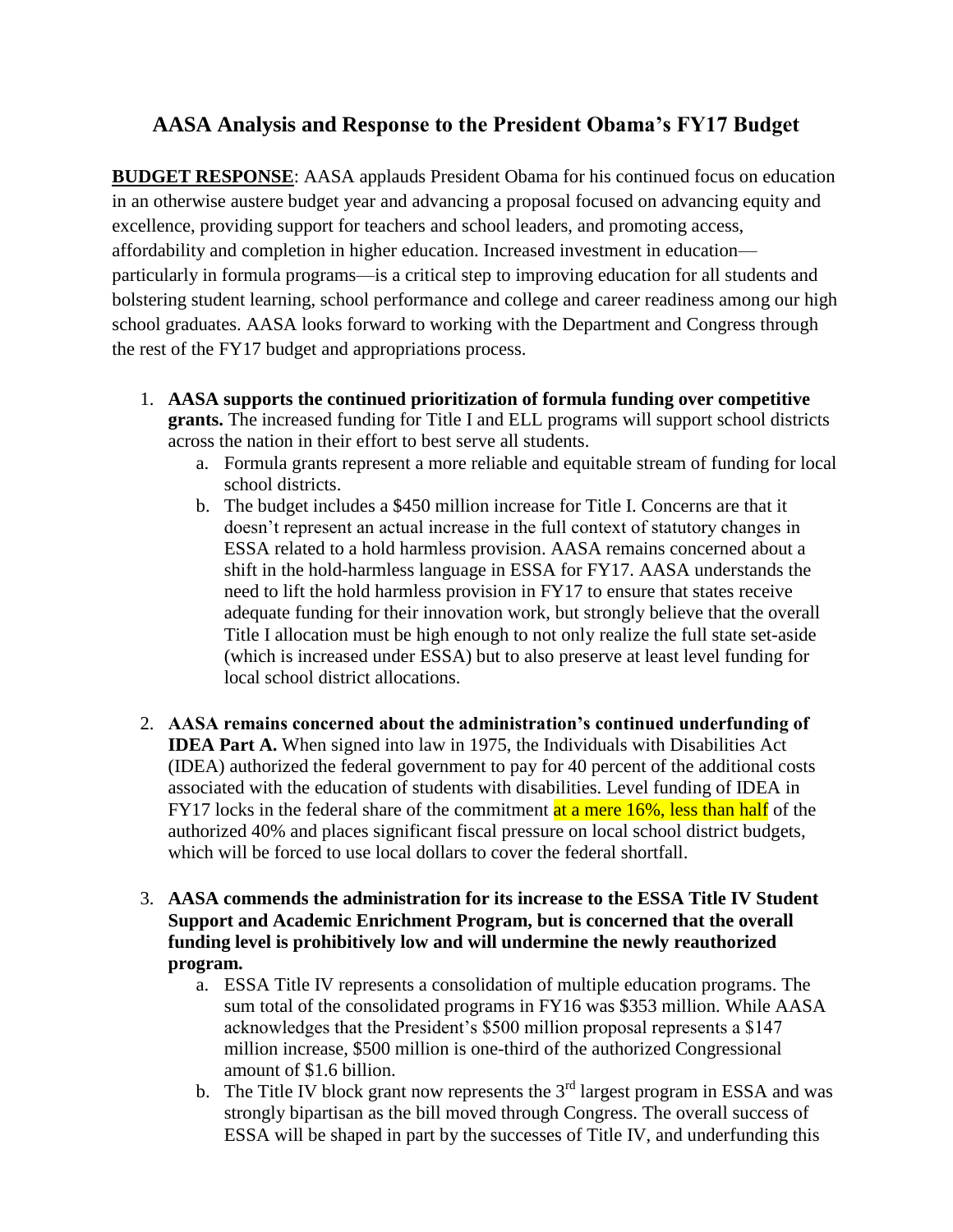critical program from the onset is far more likely to stymie than support Title IV and ESSA success.

- c. Title IV is the program under which school districts can implement myriad programs related to well-rounded education, school safety and education technology, among others. While the funds in Title IV are significantly more flexible in FY17, a prohibitively low budget request sets the stage for an overall funding level that not only mitigates flexibility, but is in direct conflict with Congressional intent.
- d. AASA is opposed to the requested appropriations language that would allow states to allocate the Title IV dollars via competitive grant and to limit or target the allowable uses in Title IV. By more adequately funding Title IV, the administration can eliminate the perceived need for this prescriptive language and can instead provide a funding level that more closely aligns with Congressional intent and the spirit of the legislation that President Obama himself signed into law.
- 4. **AASA remains concerned with the administration's failure to support the nation's rural schools and federally impacted lands.**
	- a. The President's FY17 budget proposal level funds the sole federal program dedicated to supporting the nation's rural schools, the Rural Education Achievement Program (REAP). Even with the additional \$6 million provided by Congress in FY16, the President's FY17 level funding freezes REAP at the same dollar allocation the program received in FY10.
	- b. Impact Aid, which provides aid to school districts that are financially burdened by federal activities, is also level-funded. Impact Aid funding is an important support for districts with land that cannot be counted on for local taxes, including Indian Land.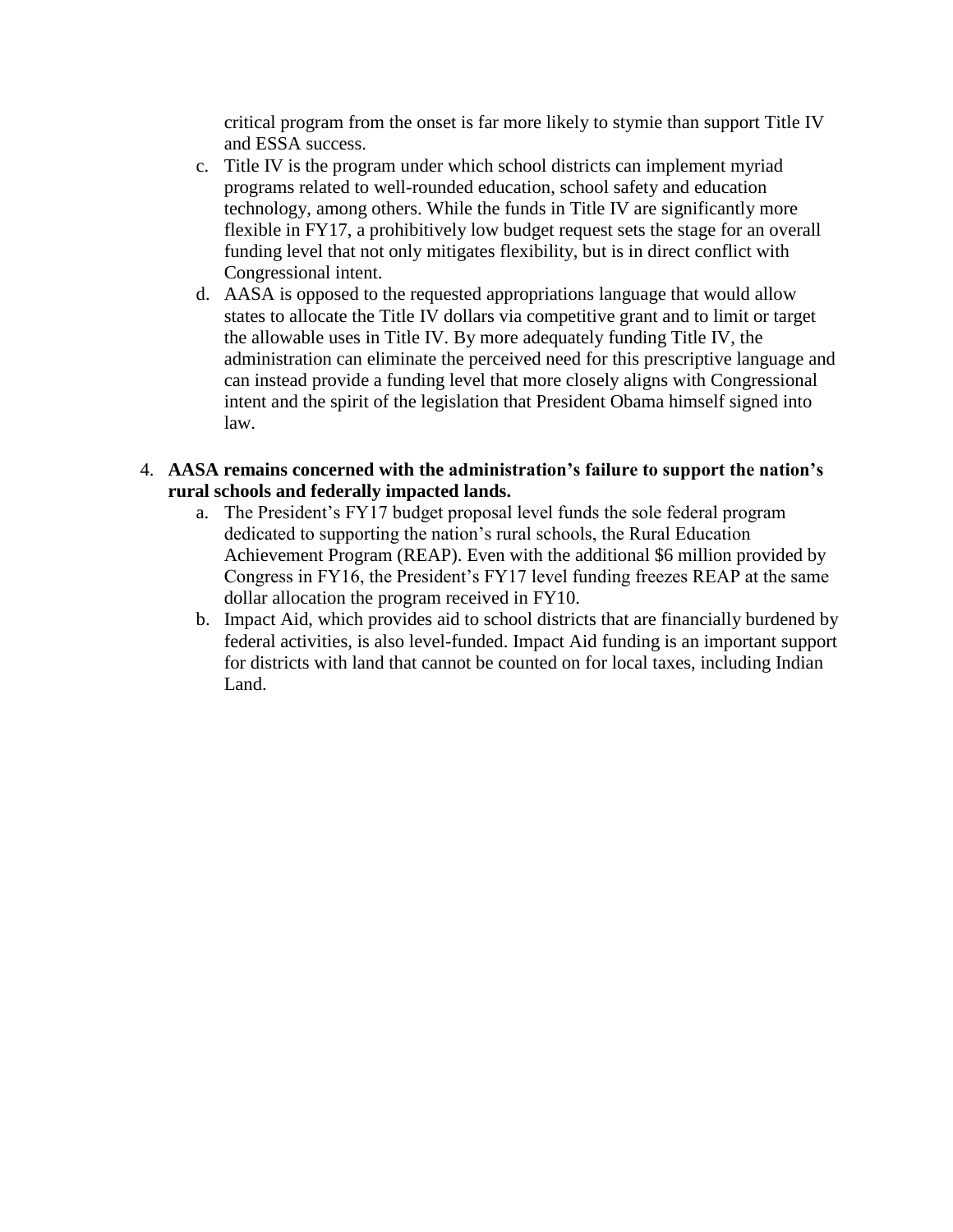# **2016 AASA Legislative Agenda**

**The guiding principles for federal education policy all stem from equity and the important role the federal government stands to play in leveling the education playing field for all students:** 

- Federal policy equity includes both policy and resources, both of which should remain available to all students, schools and states.
- The role of the federal government in education is to help ensure access to equitable educational opportunities and to supplement and support, rather than dictate, local efforts in education.
- It is unrealistic to expect all students to achieve college and career readiness without providing districts the necessary funding to do this challenging work.
- Federal funding should support the total child, from physical and mental health to the development of fundamental lifelong learning skills.

### **Ensure an Appropriate Federal/Local Balance**

- The role of the federal government is to support and strengthen—not dictate and prescribe to—the nation's schools and state and local policies.
- School systems should not be required to spend state and local funds for federal mandates.
- Ensure all entities receiving public dollars are subject to the same requirements, accountabilities and flexibilities.

## **Support Students, Families and Special Populations**

- Support equitable distribution of federal dollars with greater investments in formula driven programs.
- Permanently resolve sequestration through a combination of spending cuts and revenue increases.
- Support expansion of access to early education to all children.
- Fully Fund IDEA: By honoring its commitment to support the education of students with disabilities, Congress will enable districts to shift dollars towards new initiatives that address their local needs.
- Ensure IEP teams shape assessment determinations for students with disabilities.
- Address special education disproportionality more effectively and flexibly.
- Ensure school leaders can keep students and school personnel safe.
- Support federal policy that flexibly supports the unique needs of rural communities, including REAP, Impact Aid, and Forest Counties, among others.
- Make available federal funding that supports high-quality early education opportunity (including head start, Pre-K, early education, professional development for personnel, and more), with ample flexibility for local authority in implementation.
- Support use of a metric that reflects the total ELL subgroup.

## **Support Personnel**

- Exempt substitute teachers and other variable hour employees from coverage under the Affordable Care Act.
- Make all licensing and certification requirements for school nutrition workers a state responsibility.
- Provide school districts immediate access to all relevant student data, including